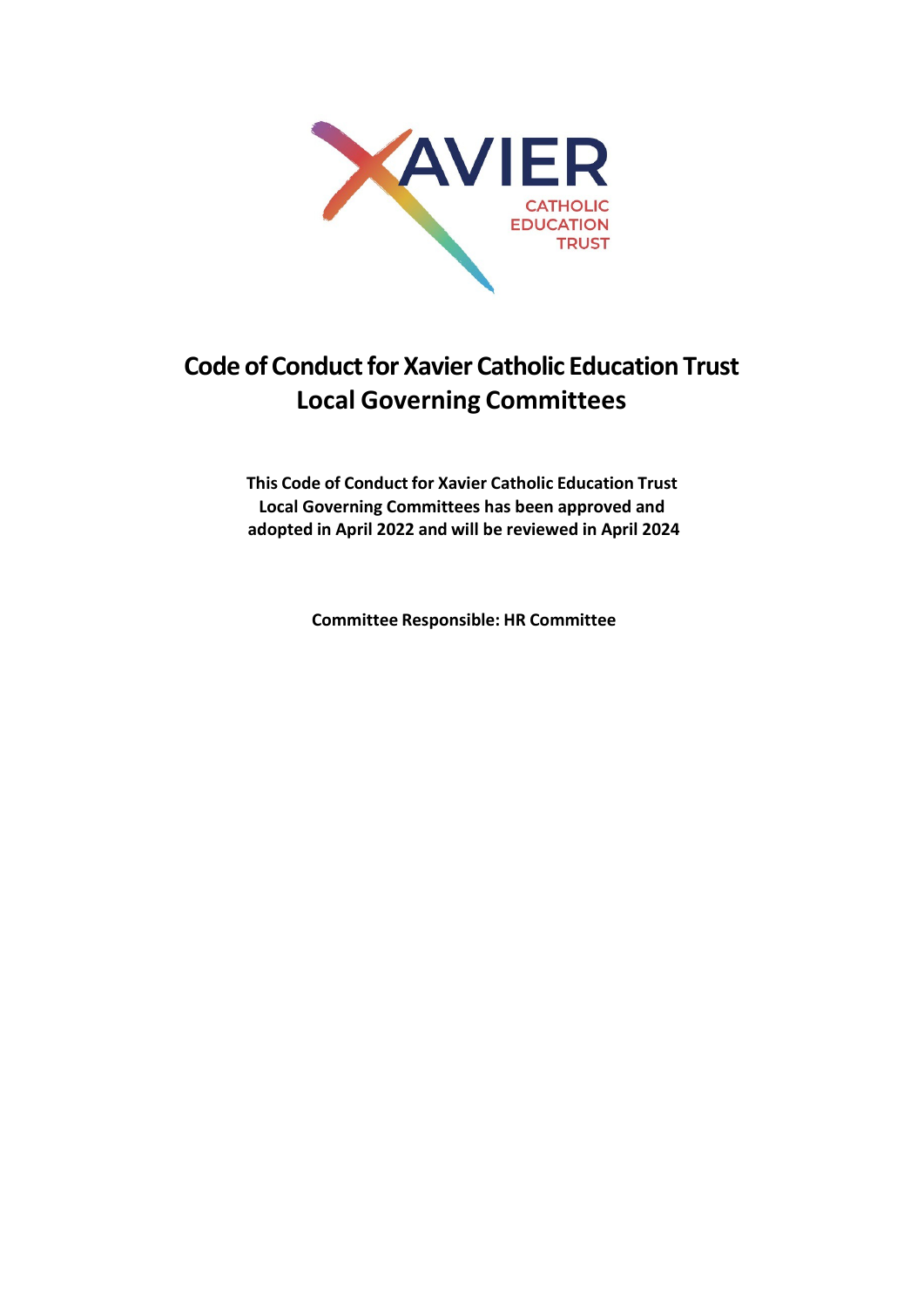# **Code of Conduct for Xavier Catholic Education Trust Local Governing Committees**

This code sets out the expectations of and commitment required from Local Governors in order for the Xavier Catholic Education Trust and Local Governing Committees (LGC) to properly carry out their work within the schools/academies and the community.

# **The Local Governing Committee has the following core strategic functions in each school/academy:**

Establishing the strategic direction, by:

- Setting the local vision, values, and objectives for the school, taking account of the overall strategy set by the Trust Board
- Agreeing the school improvement strategy with priorities and targets
- Ensuring compliance with statutory duties

Ensuring accountability, by:

- In partnership with the CEO and Trust Board appointing the Headteacher/head of school
- Monitoring progresstowards goals and targets
- Contributing to the performance management and appraisal of the Head teacher/head of school as required
- Engaging with stakeholders
- Contributing to school self-evaluation

#### Ensuring financial probity, by:

- Agreeing the overall budget with the Trust Board
- Monitoring spending against the budget
- Ensuring value for money is obtained
- Ensuring risks to the organisation are managed

The Directors of the Trust have overall responsibility and ultimate decision making authority for all the work within its Academies, including the establishing and running of schools. The Scheme of Delegation outlines the specific delegation of the responsibilities to the Local Governing Committees.

#### **Xavier Catholic Education Trust Mission Statement**

Our mission is to provide an outstanding Catholic education for all the children in our schools. We will follow the example and teachings of Christ and everything we do will be inspired by gospel values. We will strive for excellence in all areas of our work and cherish every child in our care.

As Governors we do everything in our power to uphold this mission. Our conduct will always be based on the gospel values.

#### **As Local Governors we agree to the following:**

#### **Role & Responsibilities**

1. In our role to preserve and develop the catholic nature of our school, we will not do anything that is detrimental or prejudicial to the interests of catholic education in the school, the Trustor the Diocese.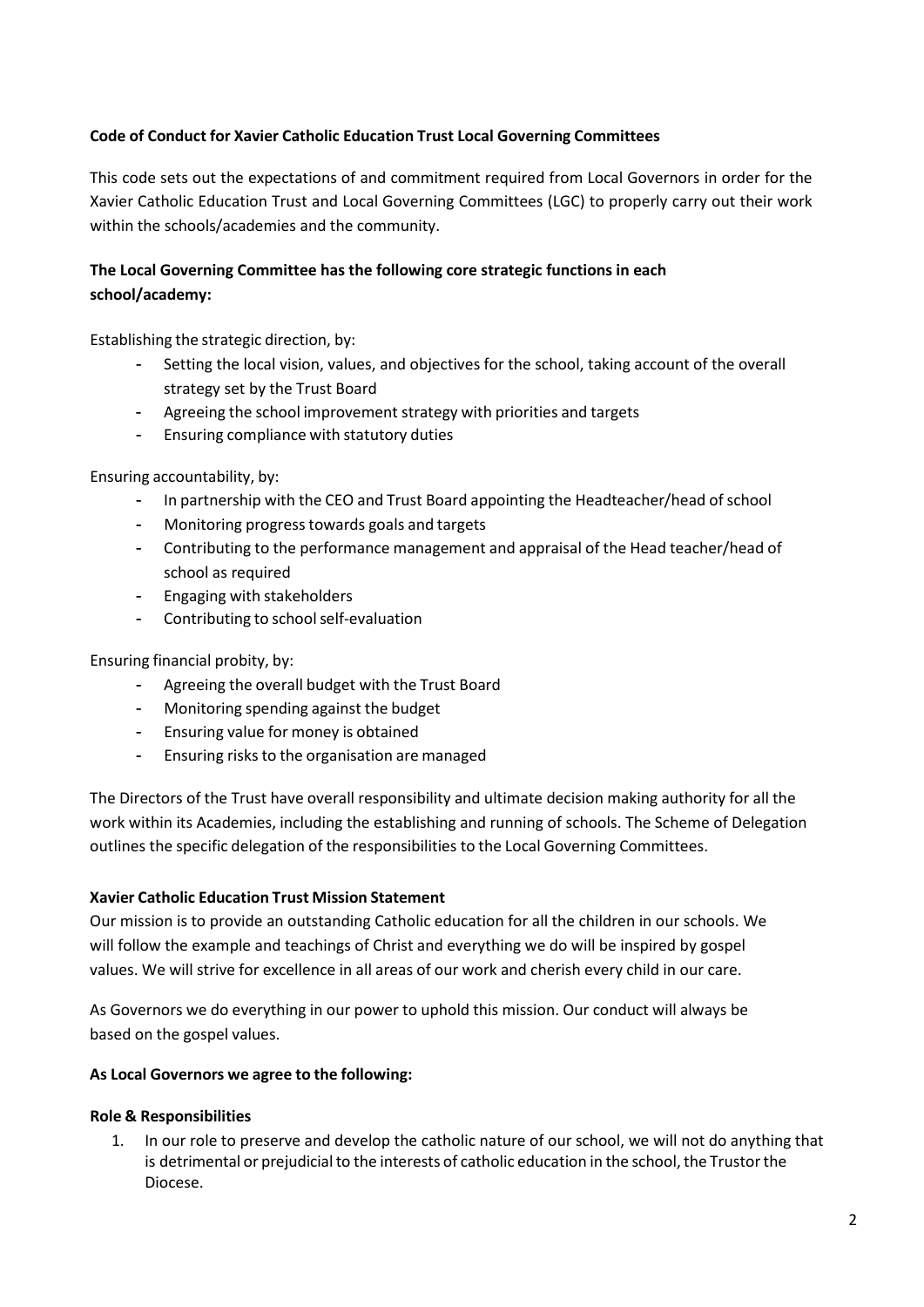- 2. We will always be mindful of our responsibility to maintain and develop the ethos and reputation of our school and of the Trust. Our actions within the school and the local community will reflect this.
- 3. We will always act as ambassadors for the school.
- 4. We will actively support and challenge the Headteacher in a positive way.
- 5. We will be mindful of the headteacher's workload and not request unnecessary information from the school. When requesting information outside standard reports also be mindful of the timescales for such information to be made available.
- 6. We will accept and respect the difference in roles between the LGC and staff, ensuring that we work collectively for the benefit of the organisation.
- 7. We understand that our major responsibility is to develop and monitor the school's development plan, focusing on strategy rather than day to day operation and we will respect the role of the Headteacher and the Head's responsibility for the day to day management of the school.
- 8. We understand that the Trust is the accountable body and that the Local Governing Committee of that Trust is bound by the terms of the scheme of delegation.
- 9. We agree to adhere to the Trust's rules and polices as outlined in the Trust Complaints Policy, and the procedures of the governing LGC as set out by the relevant governing documents and law.
- 10. We accept that we have no legal authority to act individually, except when the LGC has given us delegated authority to do so, and therefore we will only speak on behalf of the LGC when we have been authorised to do so.
- 11. In making or responding to criticism or complaints, we will follow the procedures established by the governing LGC and the Trust's Complaints Policy.
- 12. We accept collective responsibility for all decisions made by the LGC or its delegated agents. This means that we will not speak against majority decisions outside the governing LGC meeting.
- 13. We have a duty to act fairly and without prejudice, and in so far as we have responsibility for staff, we will fulfil all that is expected of a good employer.
- 14. We will encourage open governance and will act appropriately.
- 15. We will consider carefully how our decisions may affect the community and other schools.
- 16. When communicating in our private capacity (including on social media), we will be mindful of and strive to uphold the reputation of the organisation.
- 17. When formally speaking or writing in our governing role, we will ensure our comments reflect current organisational policy even if they might be different to our personal views.
- 18. We will avoid, as far as possible, becoming involved in any communication which may lead to a conflict of interest with the role of the Local Governing Committee.
- 19. We will avoid communicating directly with any stakeholders including parents, staff or media without agreement of the LGC and the Headteacher. Parent Governors are representative parents, not representatives of parents. Staff Governors are representative staff, not representatives of staff. It is not their roles to 'consult' or garner views of the stakeholder group who elected them. They provide a parental or staff perspective to the LGC team.
- 20. We will ensure that due process is followed if an issue arises and ensure that stakeholders are not permitted to bypass the Headteacher and come directly to the Local Governing Committee, as outlined in the Trust Complaints Policy. The exception to this is if the complaint is about the Headteacher, and then the CEO is contacted.
- 21. We will adhere to the Nolan Principles on 'Standards in Public' as set out in Appendix 1.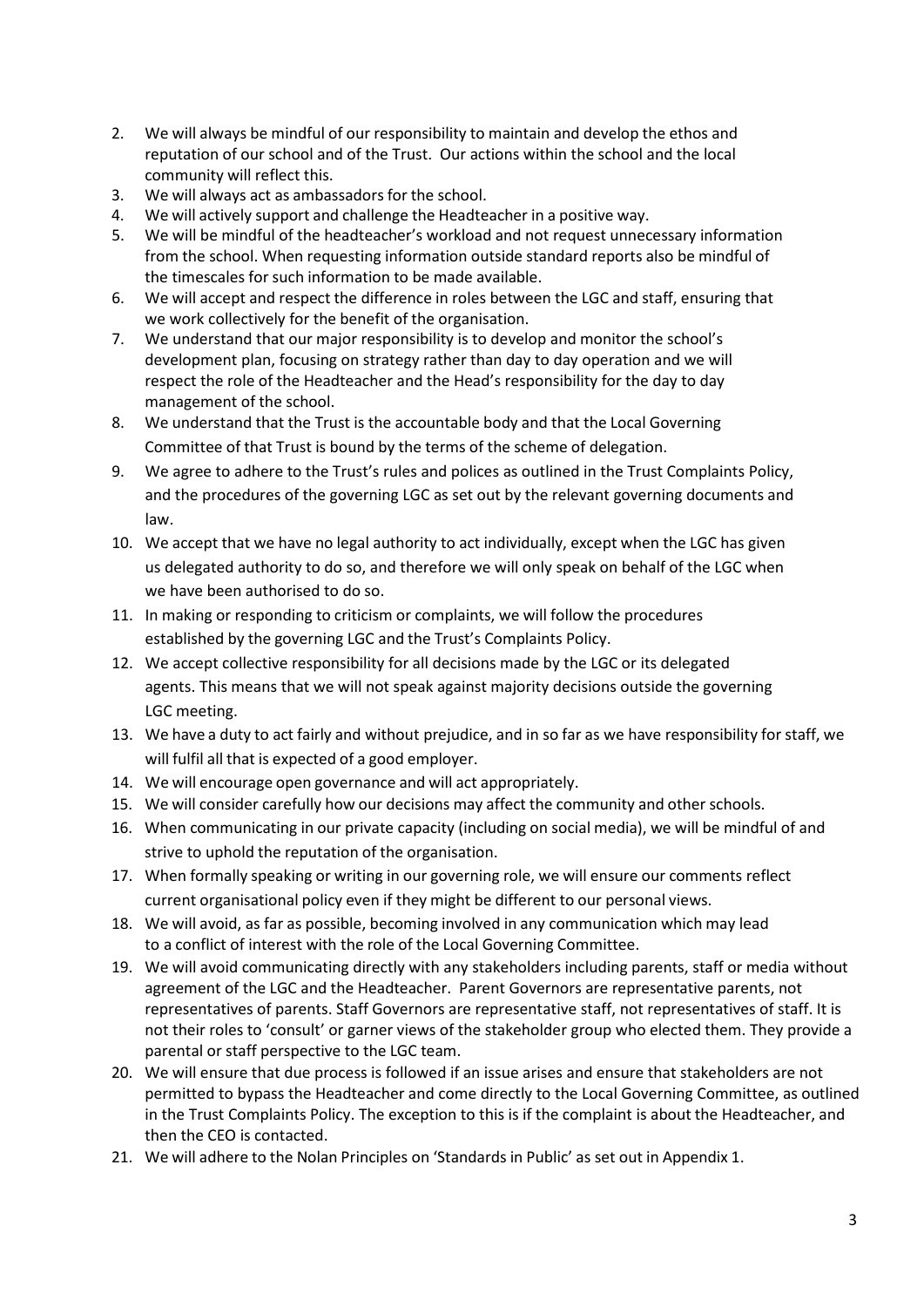#### **Commitment**

- 1. We acknowledge that accepting office as a Governor involves the commitment of significant amounts of time and energy.
- 2. We will each involve ourselves actively in the work of the governing board, and accept our fairshare of responsibilities, including service on committees or working groups where in place.
- 3. We will make full efforts to attend all meetings and where we cannot attend, explain in advance why we are unable to and submit comments/questions to the Chair for inclusion at the meeting where appropriate. We will get to know the school well and respond to opportunities to involve ourselves in school activities.
- 4. We will visit the school, with all visits to school arranged in advance with the staff and undertaken within the framework established by the governing board and agreed with the Headteacher/head of school.
- 5. We will consider seriously our individual and collective needs for training and development, and will undertake relevant training as required by the LGC, the Trust and the Diocesan Education Service and any mandatory training as may be required by law.
- 6. We accept that in the interests of open governance our names, terms of office, roles on the Local Governing Committee, category of Governor and the body responsible for appointing us will be published on the school's website.

# **Relationships**

- 1. We will strive to work as a team in which constructive working relationships are actively promoted.
- 2. We will express views openly, courteously and respectfully in all our communications both inside and outside of Governor meetings.
- 3. We will support the Chair in their role of ensuring appropriate conduct both at meetings and at all times.
- 4. We are prepared to answer queries from other Governors in relation to delegated functions and take into account any concerns expressed, and we will acknowledge the time, effort and skills that have been committed to the delegated function by those involved.
- 5. We will seek to maintain and develop our effective working relationships with the Trust board, the Headteacher/head of school, staff and parents, the local authority and other relevant agencies and the community.

# **Confidentiality**

- 1. We will observe complete confidentiality when matters are deemed confidential or where they concern specific members of staff or pupils, both inside or outside school.
- 2. We will exercise the greatest prudence at all times when discussions regarding school business arise outside a governing board meeting.
- 3. We will not reveal the details of any governing board vote.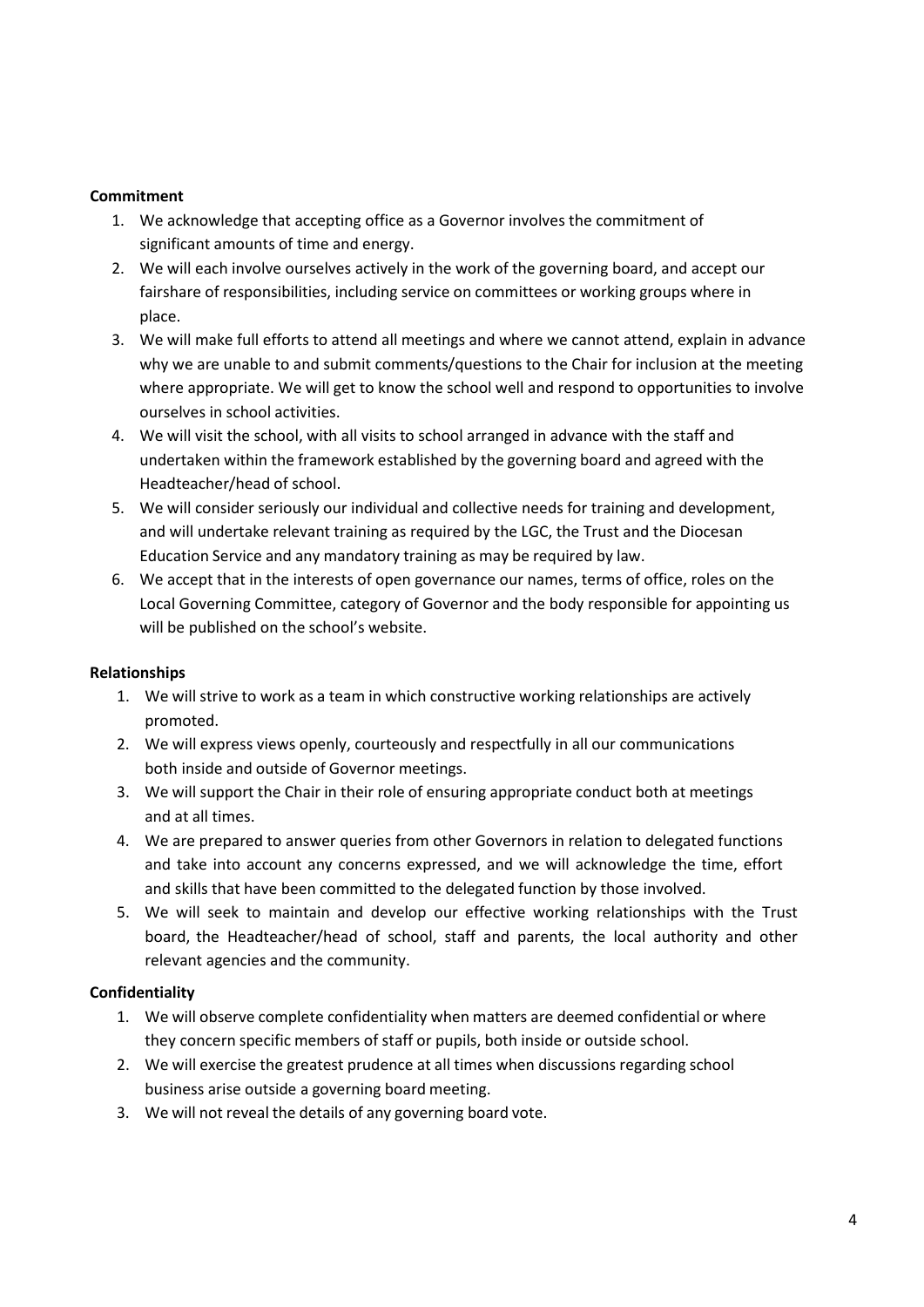# **Conflicts of interest**

- 1. We will record any pecuniary or other interest (including those related to people we are connected with) that we have in the Register of Interests, keeping our record updated and confirming it annually. If any such conflicted matter arises in a meeting we will offer to leave the meeting for the appropriate length of time. We accept that the Register of Interests will be published on the school's website, unless with prior agreement that a particular matter remain outside of the public domain.
- 2. We will also declare any conflict of loyalty at the start of any meeting should the situation arise.
- 3. We will act in the best interests of the school as a whole and not as a representative of anygroup, even if elected to the governing board.

#### **Breach of this code of conduct**

- 1. If we believe this code has been breached, we will raise this issue with the Chair who will investigate; the governing board committee will only use suspension/removal as a last resort after seeking to resolve any difficulties or disputes in more constructive ways.
- 2. Should it be the Chair that we believe has breached this code, another Governor, such as the vice chair will investigate, and will also advise the CEO of the Xavier Catholic Education Trust.

Agreed by the Xavier Catholic Education Trust Board on:

Adopted by the Local Governing Committee of X school on:

Name of Governor

Signature

Date of Signature